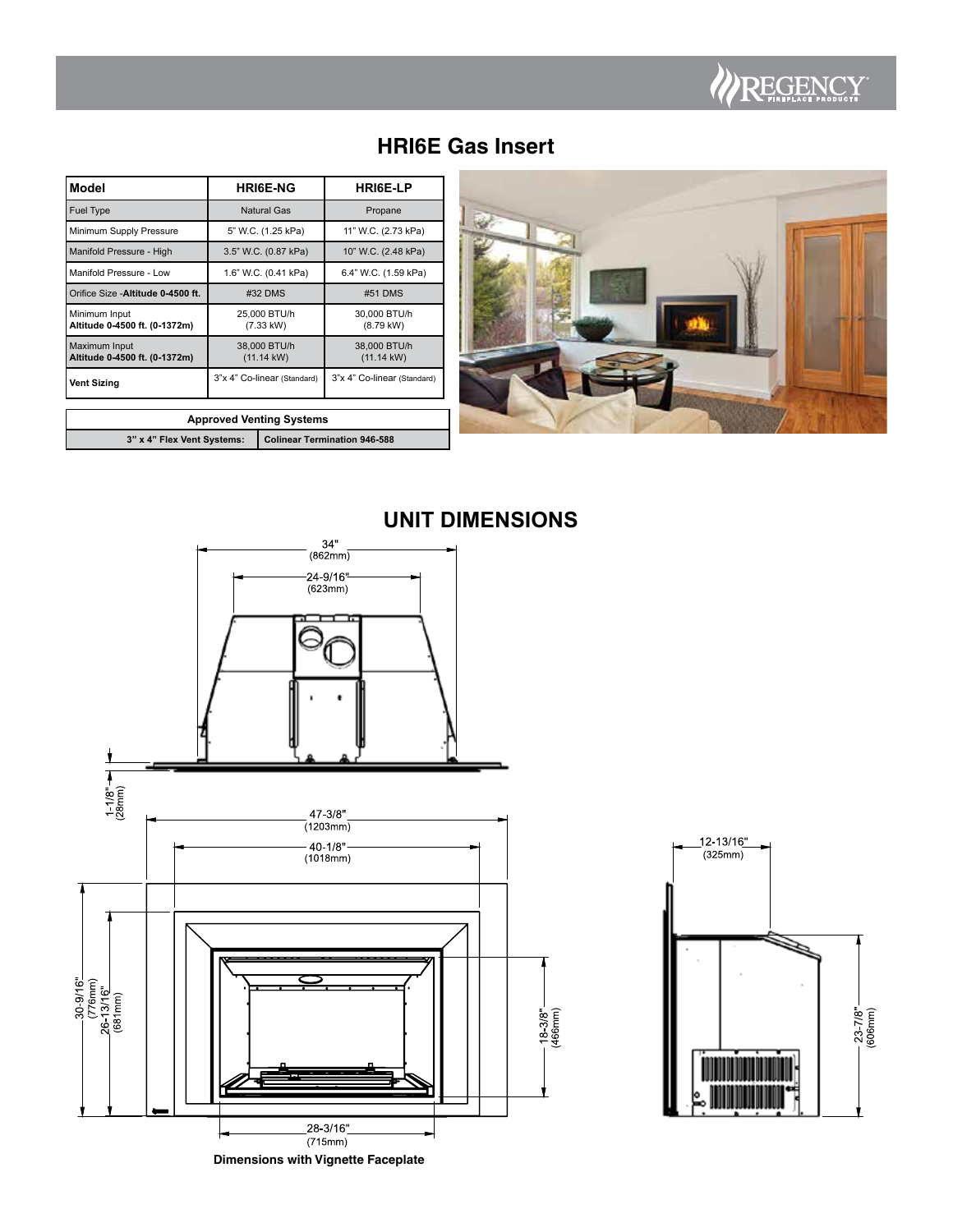

*HRI6E Gas Insert*

# **UNIT DIMENSIONS**



The minimum fireplace clearances & dimensions for the Regency gas insert are shown in the following diagrams:



|                                 | Max<br>Lentil Bar<br>Depth<br>A | Height<br>в | Overall<br>Depth<br>C | Width<br>(rear)<br>D | Width<br>(front)*<br>Е | Front<br>Depth<br>(prior to<br>taper) | Width<br>(front)*<br>G |
|---------------------------------|---------------------------------|-------------|-----------------------|----------------------|------------------------|---------------------------------------|------------------------|
| Low<br>Profile<br>Faceplate     | 10                              | 24"         | $16 - 3/4"$           | 25"                  | 34"                    | $2 - 1/4"$                            | $35 - 3/8"$            |
| Vignette Faceplate              | $12 - 1/2"$                     | 24"         | $19 - 1/2"$           | 25"                  | 34"                    | $4 - 3/4"$                            | 37                     |
| Vignette Faceplate<br>w/ spacer | 10"                             | 24"         | $16 - 3/4"$           | 25"                  | 34"                    | $2 - 1/4$                             | $35 - 3/8"$            |

**Dimensions with 4 sided Faceplate**



**Dimensions with Low Profile Faceplate**



E

 $\mathsf F$ 

 $\circ$